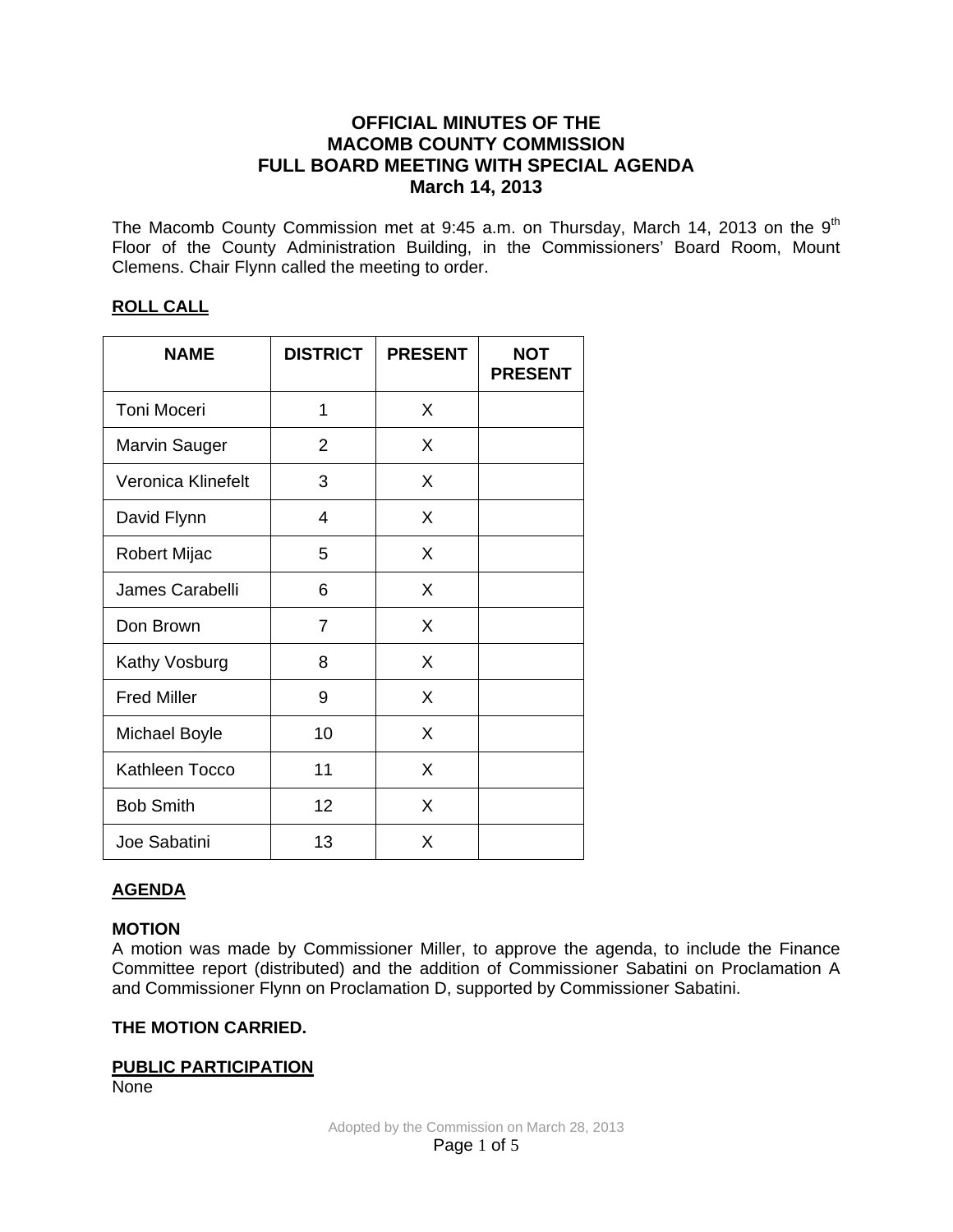### **APPROVAL OF HENRY FORD MACOMB HOSPITAL AS THE OCCUPATIONAL HEALTH CARE SERVICES PROVIDER FOR COUNTY OF MACOMB**

### **MOTION**

**R13-039** A motion was made by Commissioner Vosburg, to concur in the recommendation of the Risk & Insurance Manager in approving the selection of "Henry Ford Macomb Hospital" as the Occupational Health Care Services provider for the County of Macomb. The term of this contract will be three (3) years – March 15, 2013 through March 14, 2016, supported by Commissioner Sauger.

### **THE MOTION CARRIED.**

### **GOVERNMENT OPERATIONS COMMITTEE MEETING – March 11, 2013**

The clerk read the recommendations from the Government Operations Committee and a motion was made by Chair Tocco, supported by Vice-Chair Flynn, to adopt the committee recommendations:

- **R13-040** Approve the reappointments of Patricia Bill, Louis Burdi, Linda Busch and Rose Mrosewske to the Community Mental Health Services Board for three (3) year terms, from April 1, 2013 to March 31, 2016; Further, a copy of this Board of Commissioners' action is directed to be delivered forthwith to the Office of the County Executive.
- **R13-041** Concur in the recommendation of the County Executive and approve the appointment of Roy C. Rose to the Regional Transit Authority (RTA) Board for a three (3) year term from April 1, 2013 to March 31, 2016; Further, a copy of this Board of Commissioners' action is directed to be delivered forthwith to the Office of the County Executive.
- **R13-042** Concur in the recommendation of the County Executive and confirm the appointment of James Carabelli to the Macomb Orchard Trails Commission effective immediately; Further, a copy of this Board of Commissioners' action is directed to be delivered forthwith to the Office of the County Executive.

### **THE MOTION CARRIED.**

### **FINANCE COMMITTEE MEETING – March 14, 2013**

The clerk read the recommendations from the Finance Committee and a motion was made by Chair Miller, supported by Vice-Chair Moceri, to adopt the committee recommendations:

Commissioner Tocco asked to separate item #2. There were NO objections.

**R13-043** Approve a budget amendment in the amount of \$48,200 in the Juvenile Court Grant Fund to account for the award of new funds from the State of Michigan. The budget amendment will increase intergovernmental revenues and contractual services expenditures each in the amount of \$48,200; Further, this budget action addresses budgetary issues only. It does not constitute the Commission's approval of any County contract. If a contract requires Commission approval under the County's Contracting Policy or the County's Procurement Ordinance, such approval must be sought separately; Further, a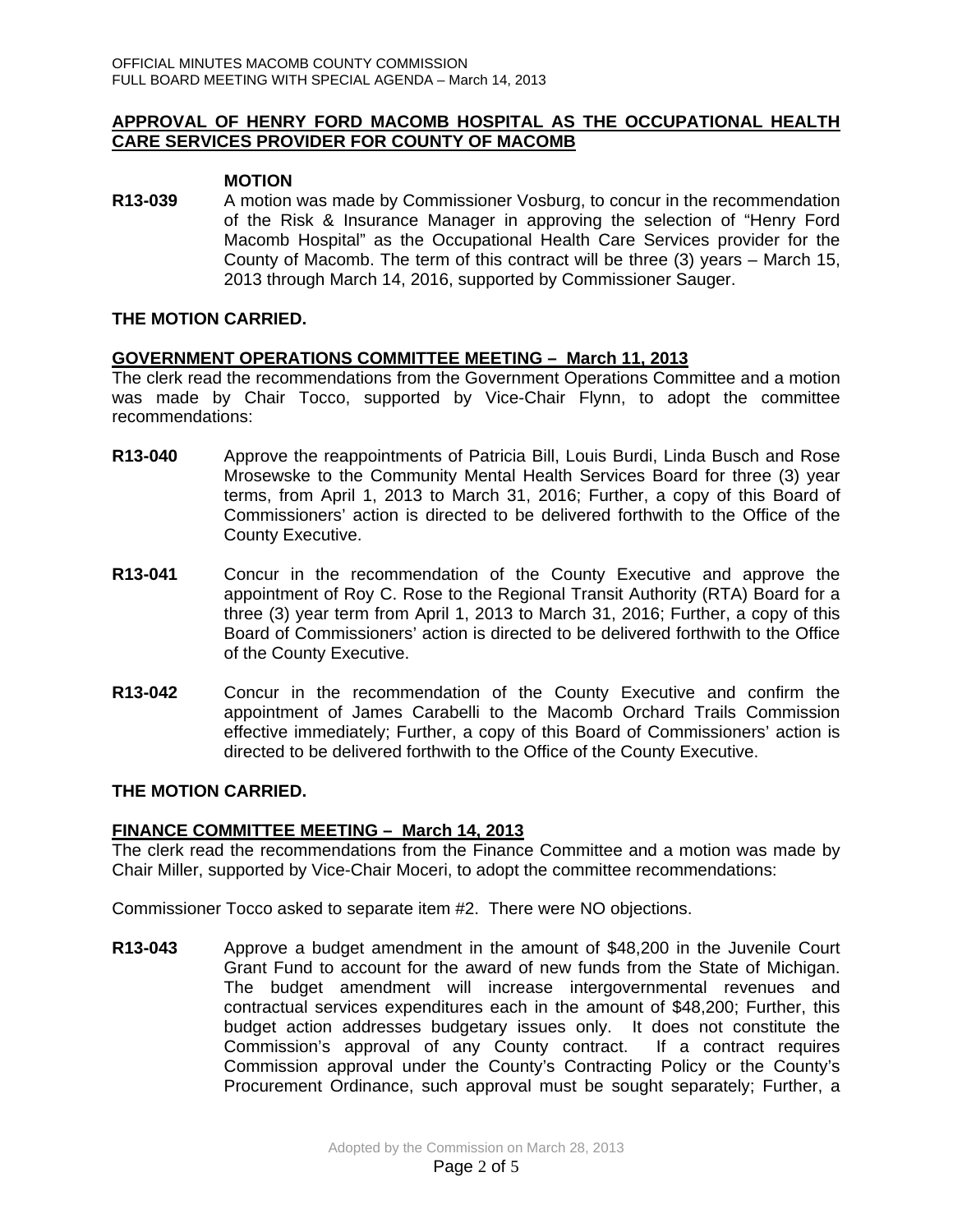copy of this Board of Commissioners' action is directed to be delivered forthwith to the Office of the County Executive.

**R13-044** Amend the budget of the Sheriff Grant Fund for the fiscal year ending September 30, 2013 in the amount of \$274,995 to allow the Sheriff's Office to accept the Strategic Traffic Enforcement Grant from the Federal Office of Highway Safety Planning. The amendment will increase intergovernmental revenues by \$274,995 with corresponding increases in expenditures as follows: Salaries & Wages-\$84,150, Fringe Benefits-\$23,345 and Supplies & Services-\$167,500, per the February 12, 2013 correspondence from Sheriff Anthony Wickersham; Further, this budget action addresses budgetary issues only. It does not constitute the Commission's approval of any County contract. If a contract requires Commission approval under the County's Contracting Policy or the County's Procurement Ordinance, such approval must be sought separately; Further, a copy of this Board of Commissioners' action is directed to be delivered forthwith to the Office of the County Executive.

# **THE MOTION CARRIED.**

Approve the FY 2013 budget amendment request from Emergency Management & Communications in the amount of \$14,182.74 from fund balance for the Relocation Agreement budget in Fund 350; Further, this budget action addresses budgetary issues only. It does not constitute the Commission's approval of any County contract. If a contract requires Commission approval under the County's Contracting Policy or the County's Procurement Ordinance, such approval must be sought separately; Further, a copy of this Board of Commissioners' action is directed to be delivered forthwith to the Office of the County Executive.

# **R13-045 SEPARATED MOTION**

A motion was made by Commissioner Tocco, to strike the words "If a" in the 4<sup>th</sup> sentence and substitute the word *"The",* and add the word *"and*" before "such" in the same sentence, supported by Commissioner Vosburg. **THE MOTION CARRIED.** 

# **THE MOTION AS AMENDED CARRIED.**

# **PROCLAMATIONS**

### **MOTION**

A motion was made by Commissioner Miller, to adopt the following Proclamations in their entirety, supported by Commissioner Carabelli.

- **R13-046** Commending Paul Brouwer on being named 2012 Firefighter of the Year (offered by Miller, Moceri, Sabatini and Smith; recommended by Finance Committee on 03/14/13, Proc. #13-09)
- **R13-047** Commending Cle Dame on the honor of being inducted into the Utica High School Athletic Hall of Fame (offered by Carabelli; recommended by Finance Committee on 03/14/13, Proc. #13-06)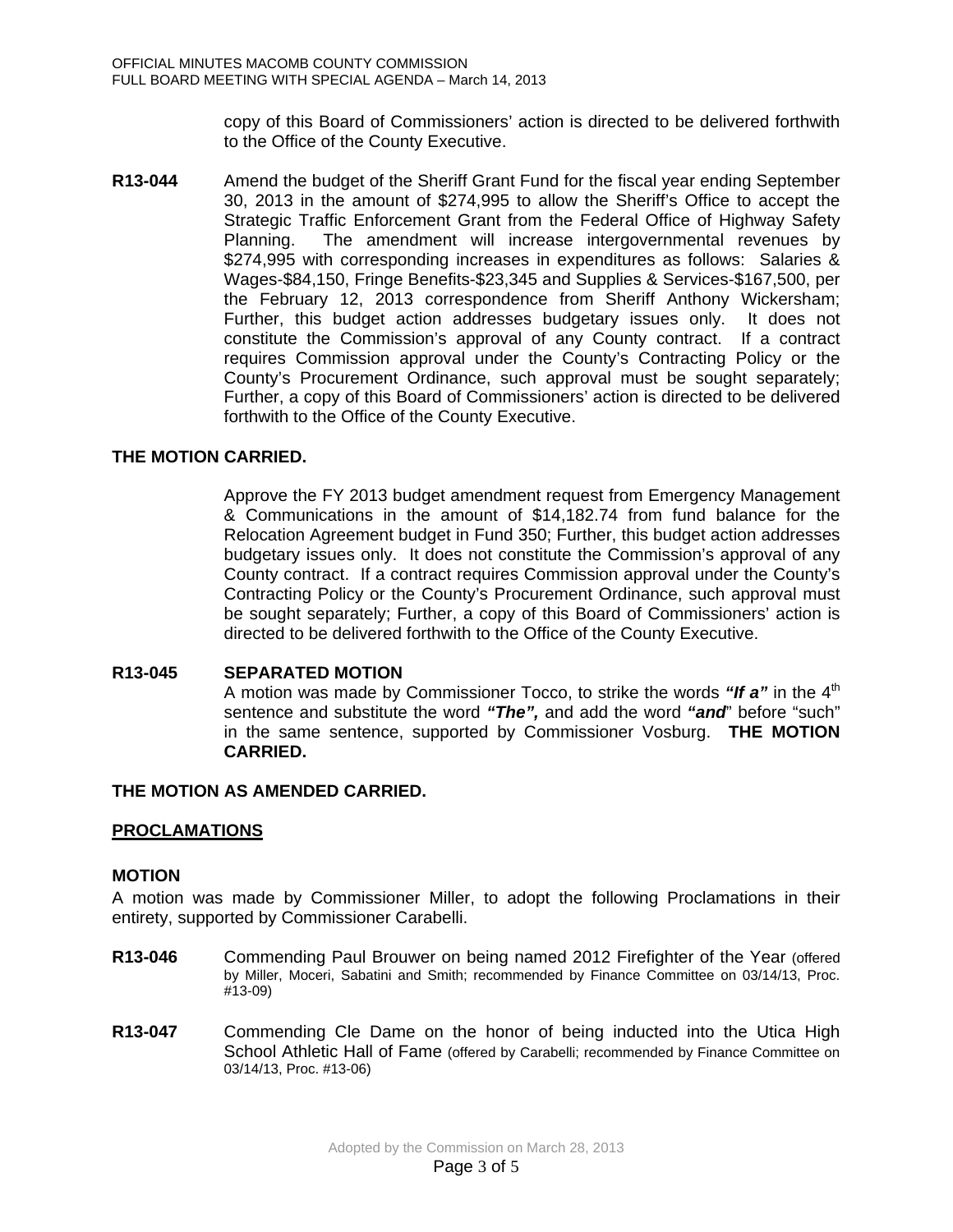OFFICIAL MINUTES MACOMB COUNTY COMMISSION FULL BOARD MEETING WITH SPECIAL AGENDA – March 14, 2013

- **R13-048** Commending Lipari Foods 50<sup>th</sup> Anniversary (offered by Sabatini and Sauger; recommended by Finance Committee on 03/14/13, Proc. #13-08)
- **R13-049** Commending Carl Merkle for his Summer Food Program for Warren Consolidated Schools (offered by Moceri and Flynn; recommended by Finance Committee on 03/14/13, Proc. #13-07)

### **THE MOTION CARRIED.**

#### **NEW BUSINESS**

None

### **PUBLIC PARTICIPATION**

Louis Burdi, 4901 N. Grand Oaks Blvd., Warren

### **ROLL CALL**

| <b>NAME</b>          | <b>DISTRICT</b> | <b>PRESENT</b> | NOT<br><b>PRESENT</b> |
|----------------------|-----------------|----------------|-----------------------|
| Toni Moceri          | 1               | X              |                       |
| <b>Marvin Sauger</b> | 2               | X              |                       |
| Veronica Klinefelt   | 3               | X              |                       |
| David Flynn          | $\overline{4}$  | X              |                       |
| Robert Mijac         | 5               | X              |                       |
| James Carabelli      | 6               | X              |                       |
| Don Brown            | $\overline{7}$  | X              |                       |
| Kathy Vosburg        | 8               | X              |                       |
| <b>Fred Miller</b>   | 9               | X              |                       |
| <b>Michael Boyle</b> | 10              | X              |                       |
| Kathleen Tocco       | 11              | X              |                       |
| <b>Bob Smith</b>     | 12              | X              |                       |
| Joe Sabatini         | 13              | X              |                       |

# **ADJOURNMENT**

### **MOTION**

A motion was made by Commissioner Boyle, to adjourn, supported by Commissioner Sabatini. **THE MOTION CARRIED.**